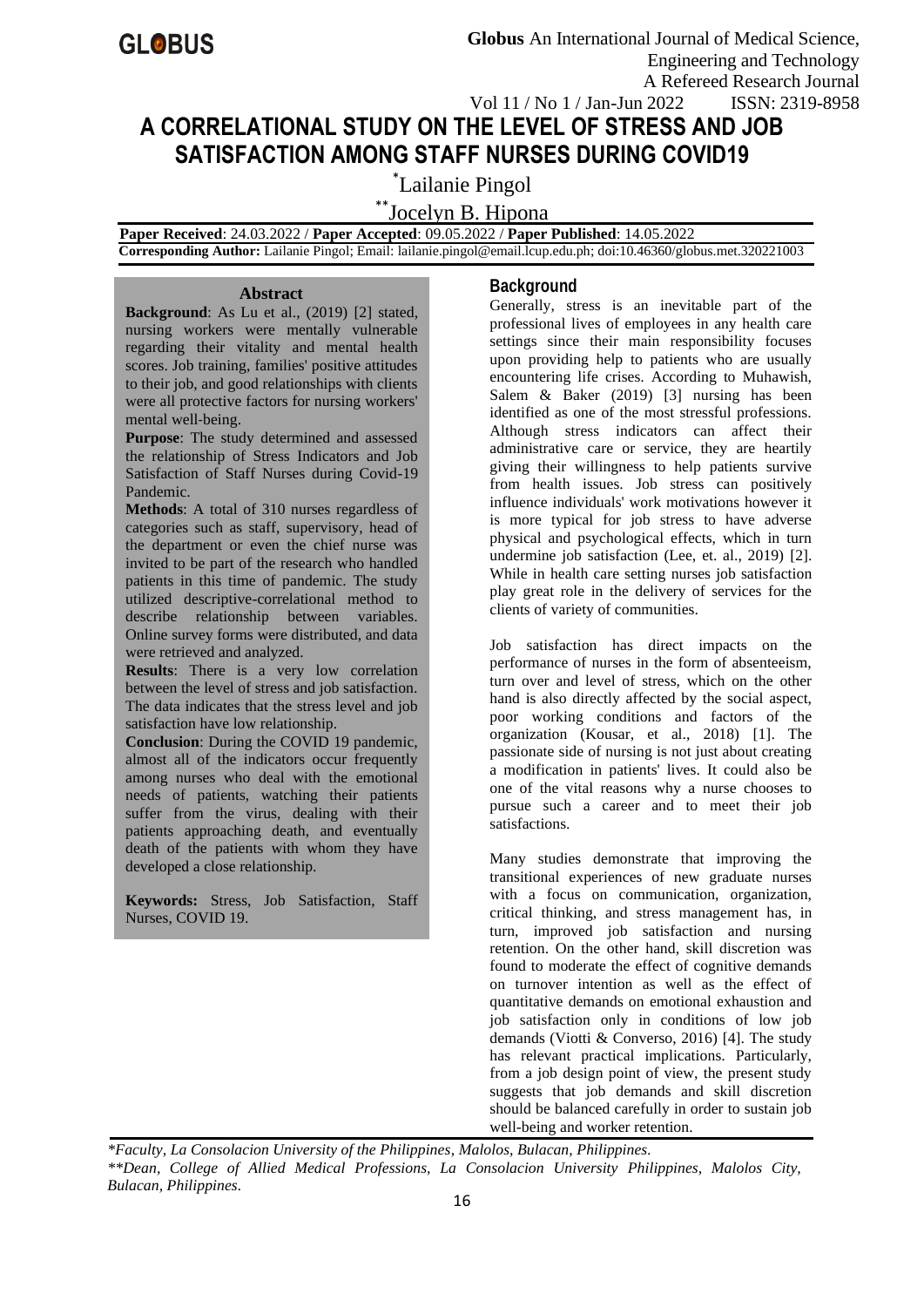Some study showed resilience is defined as a means of adapting to stress at the workplace, and could serve as a factor influencing job satisfaction (Zheng et al., 2017) [5]. The extent of emotional exhaustion experienced by the nurses varied with work location and was highest in surgical intensive care unit nurses. The level of job satisfaction in terms of opportunities for promotion differed significantly by race and the health status of the nurses.

The localization of a similar study through this research can further qualify the nurse stressors in Philippine healthcare delivery system during this pandemic and the data that will be extracted would better equip the organization and management to deduce and provide key strategies for the benefit of our health heroes focal to managing job satisfaction through career and psychosocial mentoring.

It is therefore imperative to study nurses' experiences and well-being during the current crisis in order to identify risk groups for ill sources of stress with direct effect on level of job satisfaction. Furthermore, the researcher became interested to conduct this study to find alternative solutions to the existing experiences of nurses in this hospital setting in this new normal situation. As Lu et al., (2019) [2] stated, nursing workers were mentally vulnerable regarding their vitality and mental health scores. Job training, families' positive attitudes to their job, and good relationships with clients were all protective factors for nursing workers' mental well-being.

#### **Objective**

The study determined and assessed the relationship of Stress Indicators and Job Satisfaction of Staff Nurses during Covid-19 Pandemic.

### **Methods**

#### **Research Design**

This research utilized descriptive-correlational method. The research study design aligned with the primary aim to assess the stress indicators and job satisfaction of staff nurses during Covid-19 pandemic which served as the basis in the formulation of Career and Psychosocial Mentoring Competency. The premise of the descriptive correlational design required local and international studies relating to the assessment of the stress indicators and job satisfaction of Staff Nurses during Covid-19 Pandemic that supported the data analysis and framed the theoretical model appropriate that seeks to understand the multiple perspective and awareness in Career and Psychosocial Mentoring Competency.

# **Respondents of The Study**

This study involved the total population of the nursing department of the said institution. A total of 310 nurses regardless of categories such as staff, supervisory, head of the department or even the chief nurse was invited to be part of the research who handled patients in this time of pandemic. This allowed the researcher to conduct the research study using a questionnaire. Eligible respondents were nurses working in the hospital during pandemic regardless of their work especially nurses working in the Emergency Room, Medical and Surgical Ward, Intensive Care Unit ward, Dialysis Ward and Isolation Ward. The inclusion criteria included staff nurses who are employed in the hospital for more than six months, ages 20 to 45, both male and female. Exclusion criteria are: Fresh graduate nurses that currently have mental health illness or comorbidities, Front liners who already resigned and are not currently working on the chosen institution and staff nurses who were not able to sign the informed consent, as well as those who didn't agree with the agreements on the orientation phase. Those who didn't agree with the aforementioned agreement are excluded from the study. Other Nurses who did not fall to the inclusion criteria was also not within the scope of this research, thus, excluded from this study.

#### **Research Instrument and Data Collection**

The researcher adapted and modified a questionnaire from Muhawish, Salem and Baker (2019) [3] entitled "Job Related Stressors and Job Satisfaction among Cultural Nursing Workforce" which was published in the Middle East Journal of Nursing and available online by the International Organization for Scientific Information (IDOS). A modification on questionnaires was tailored to the content of the current practices or the target population and to bring out a more precise and concrete answer from the respondents. The researcher formally asked the authors permission regarding modifying their questionnaire to be used for this study.

The modified questionnaire undergone pilot testing and it was submitted to Cronbach analysis to check for reliability and validity of the content to ensure the appropriateness of the questionnaire in measuring the stress indicators and job satisfaction of staff nurses during covid-19 pandemic.

#### **Statistical Treatment of Data**

Descriptive statistics (frequency and percentage) was used to describe the findings for the demographic profile. Students' t-test, analysis of variance (ANOVA) and Pearson's correlation were performed to determine the significant difference and relationship among the variables of the study.